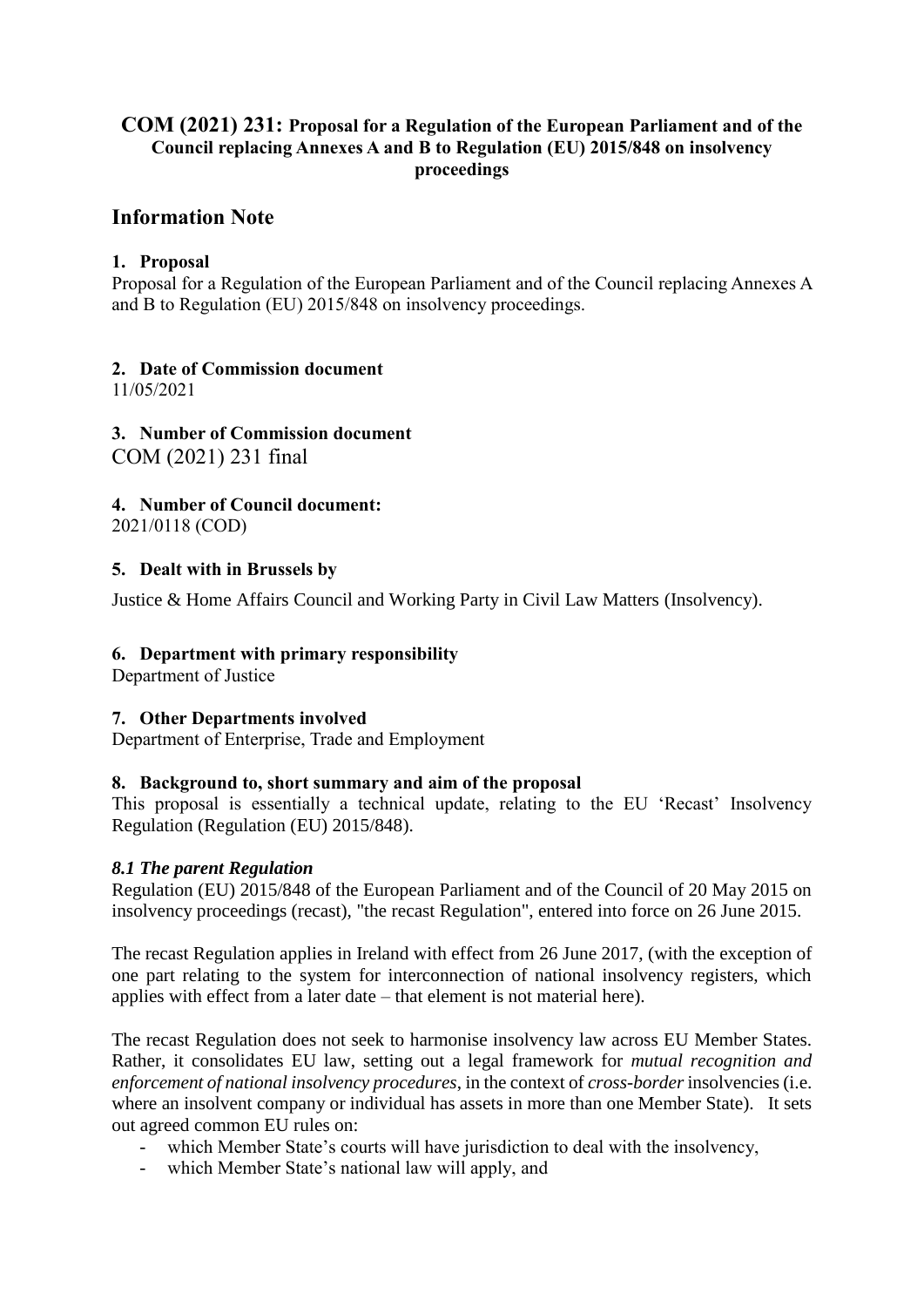- ensuring that Court judgements made under the above rules (including appointment of a liquidator) will be recognised in all other Member States.

The recast Regulation also updates EU law in this area, to strengthen recognition of preinsolvency procedures and debt restructuring (to support rescuing viable businesses at an early stage, and giving a 'second chance' to honest entrepreneurs who have run into financial difficulties). It sets out new strengthened rules on insolvency proceedings involving groups of companies based in different Member States. It also clarifies and extends the rules on 'secondary proceedings', where the main insolvency proceedings are before a court in one Member State but the company or individual also has a base, with assets or obligations, in a different Member State.

#### *8.2 The current proposal*

The current proposal is a technical update to the recast Regulation outlined above.

Since the Regulation provides for mutual recognition and enforcement of national insolvency procedures between EU Member States, its Annexes A and B provide a definitive list respectively of the national insolvency proceedings and of the national insolvency practitioners (e.g. liquidators) in each Member State that are to be recognised under the Regulation (see Article 1 and Article 2, points (4) and (5), of the Regulation).

This proposal updates those lists to take account of recent legal changes in the Netherlands, Italy, Lithuania, Cyprus and Poland. The new Annexes no longer refer to the UK following Brexit. The annexes were previously updated by Regulation (EU) 2017/353 and Regulation (EU) 2018/946.

In October 2020, the Netherlands notified the European Commission of recent changes of its national insolvency law, introducing a new preventative insolvency scheme, as well as new types of insolvency practitioners. This was followed in December 2020 by notifications from Italy, Lithuania, Cyprus and Poland of changes to their respective national insolvency laws. The Commission has scrutinised the changes set out in all of these notifications in order to ensure that they comply with the requirements of the Regulation, and is required to propose amendments to the Annexes to the Regulation.

### **9. Legal basis of the proposal**

The proposal is based on Article 81(2) (a), (c) and (f) of the Treaty on the Functioning of the European Union.

**10. Voting Method** Qualified majority voting.

**11. Role of the EP** Ordinary legislative procedure.

#### **12. Category of proposal**

This is a purely technical proposal.

### **13. Implications for Ireland & Ireland's Initial View**

No implications for Ireland. All relevant Irish insolvency procedures (corporate or personal) are already listed in the Annexes A and B and the proposal makes no change to this.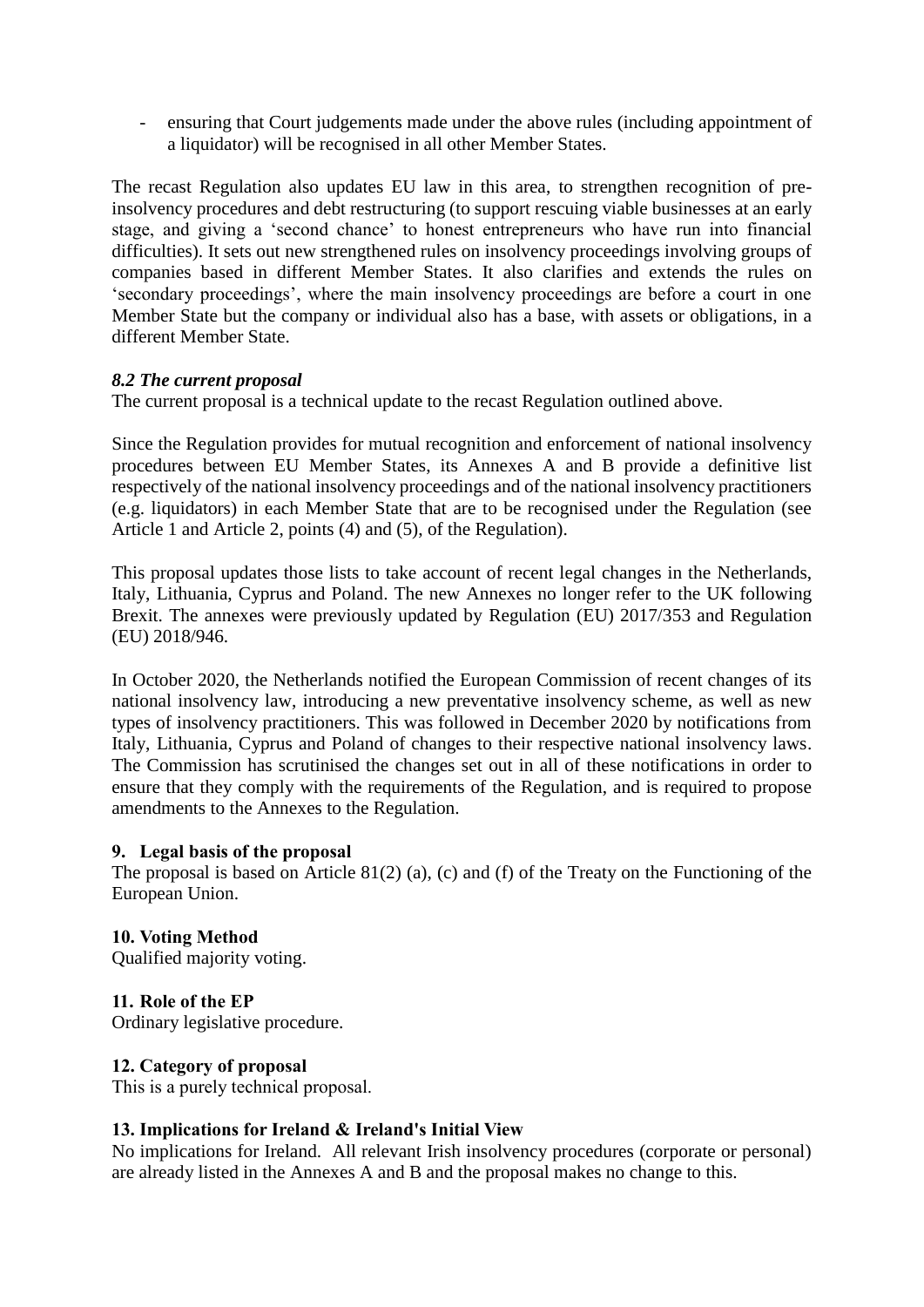Ireland supports the measure.

#### **14. Impact on the public**

Proposal ensures that the Regulation reflects the state of play of insolvency legislation in Member States and facilitates effective recognition and enforcement of Irish and other Member State insolvency procedures in the case of cross-border insolvency.

#### **15. Have any consultations with stakeholders taken place or are there any plans to do so?**

As this is a purely technical update, consultation has been limited to stakeholders directly affected (e.g. the Courts Service and the Insolvency Service of Ireland).

#### **16. Are there any subsidiarity issues for Ireland?**

No, this is a purely technical update*.*

#### **17. Anticipated negotiating period**

Unknown**.** The European Commission launched a consultation process on the proposal on 17 May. This consultation process will close on 12 July 2021. The outcome of this consultation process is likely to impact on the negotiating period.

#### **18. Proposed implementation date**

The Regulation will enter into force on the twentieth day following that of its publication in the *Official Journal of the European Union*.

#### **19. Consequences for national legislation**

None.

### **20. Method of Transposition into Irish law**

If adopted, the Regulation will be directly applicable.

### **21. Anticipated Transposition date**

N/A.

# **22. Consequences for the EU budget in Euros annually**

None.

### **23. Contact name, telephone number and e-mail address of official in Department with primary responsibility**

Madeleine Reid, Civil Justice Legislation, Department of Justice Tel: (01) 479 0217\* \*Currently working remotely. Contactable by email at: [mhreid@justice.ie](mailto:mhreid@justice.ie)

**Date: 8 June 2021**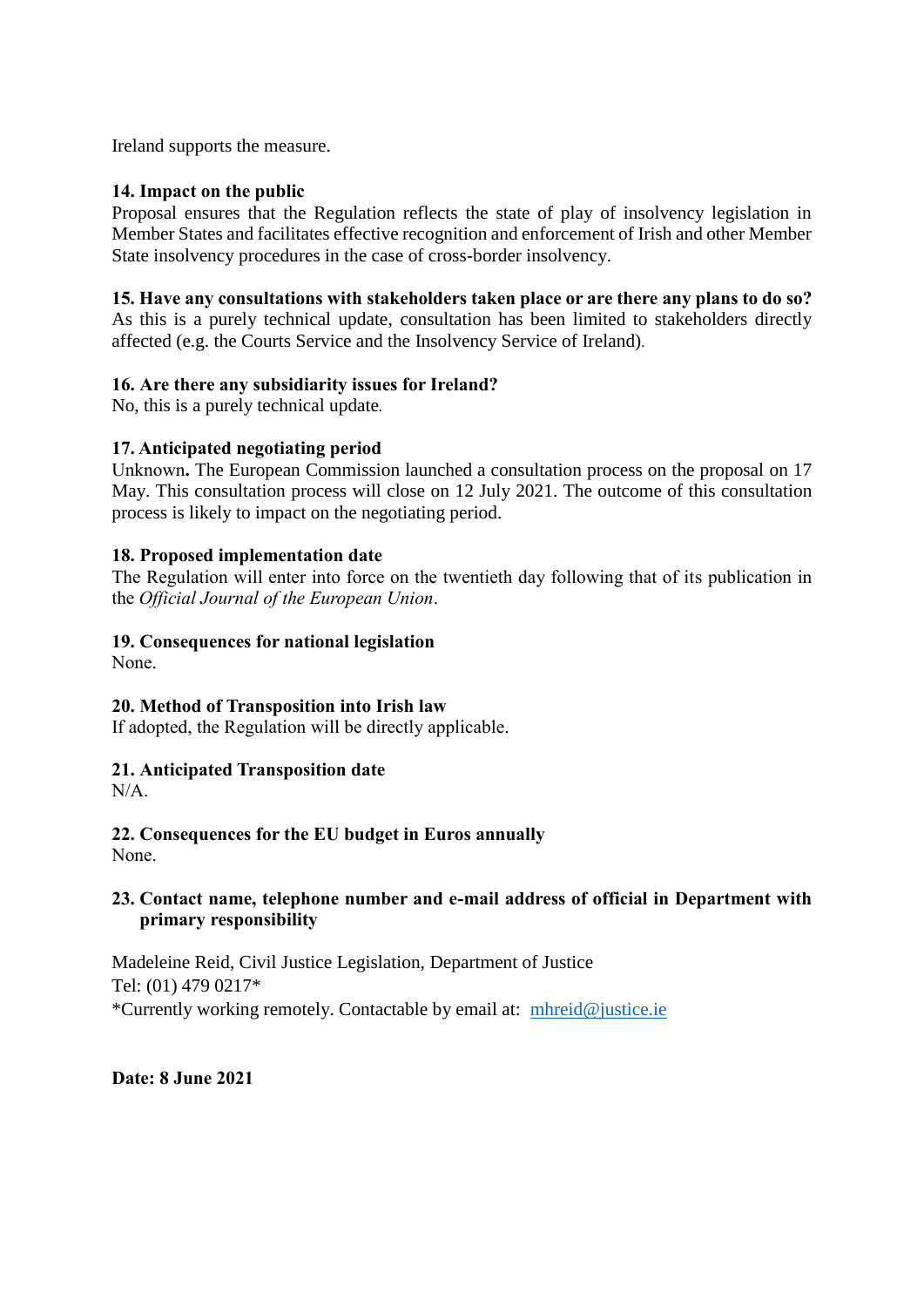

EUROPEAN **COMMISSION** 

> Brussels, 11.5.2021 COM(2021) 231 final

2021/0118 (COD)

Proposal for a

# **REGULATION OF THE EUROPEAN PARLIAMENT AND OF THE COUNCIL**

**replacing Annexes A and B to Regulation (EU) 2015/848 on insolvency proceedings**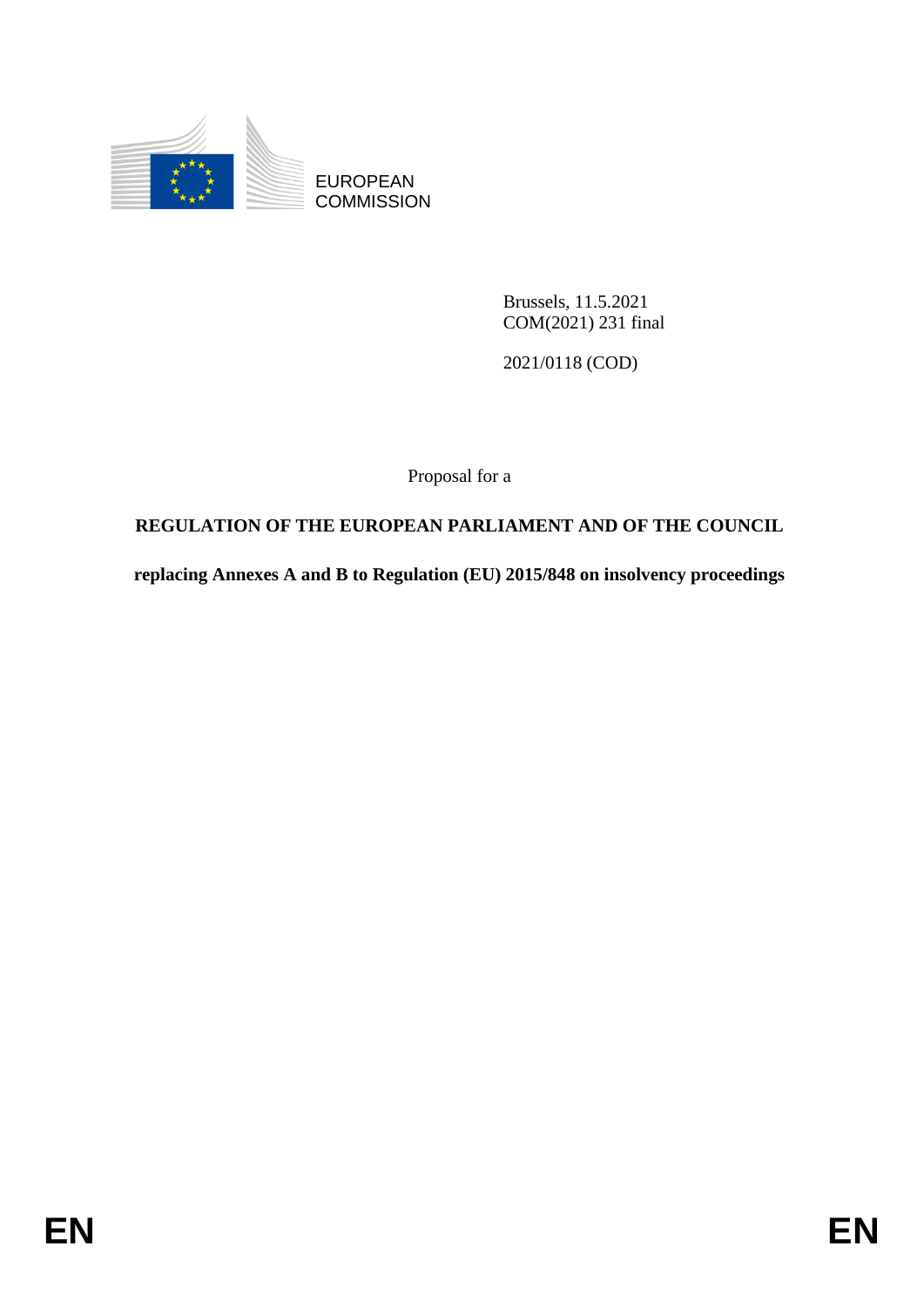## **EXPLANATORY MEMORANDUM**

### **1. CONTEXT OF THE PROPOSAL**

### **• Reasons for and objectives of the proposal**

Annexes A and B are decisive in defining the scope of application of Regulation (EU) 2015/848 of the European Parliament and of the Council of 20 May 2015 on insolvency proceedings<sup>1</sup>. They list exhaustively those insolvency proceedings or insolvency practitioners, respectively, of the Member States' laws, to which the Regulation applies. It is, therefore, of utmost importance that these Annexes are regularly updated in order to reflect the actual legal situation in the Member States.

Pursuant to Article 1(1), to point (4) of Article 2 and to recital (9) of the Regulation, national proceedings qualify as 'insolvency proceedings' in the context of the Regulation only if they are listed in Annex A thereto. Similarly, pursuant to point (5) of Article 2 and to recital (21) of the Regulation the persons and bodies that comply with the definition of 'insolvency practitioner' of the Regulation are listed in Annex B.

In October 2020, the Netherlands notified the Commission on recent changes of its domestic insolvency law introducing a new preventive insolvency scheme, as well as new types of insolvency practitioners. This was followed in December 2020 by notifications from Italy, Lithuania, Cyprus and Poland.

The Commission has carefully analysed the notifications of the said Member States in order to ensure compliance of the notifications with the requirements of the Regulation.

Regulation (EU) 2015/848 should therefore be amended accordingly.

### **• Consistency with existing policy provisions in the policy area**

Regulation (EU) 2015/848 is an important instrument of civil judicial cooperation at EU level. The efficient treatment of cross-border insolvencies of debtors with their centre of main interests in a Member State requires that the scope of the Regulation reflects the actual state of play of domestic insolvency laws. This proposal aims at ensuring that the scope of the Regulation is adjusted to the actual legal framework of the Member States on insolvency by the time of its application.

Directive (EU) 2019/1023 of the European Parliament and of the Council of 20 June 2019 on preventive restructuring frameworks, on discharge of debt and disqualifications, and on measures to increase the efficiency of procedures concerning restructuring, insolvency and discharge of debt, and amending Directive (EU) 2017/1132 (Directive on restructuring and insolvency) $2$  establishes minimum standards both for preventive restructuring procedures available for debtors in financial difficulty, when there is a likelihood of insolvency, and for procedures leading to a discharge of debts incurred by over-indebted entrepreneurs and allowing them to take up a new activity. National insolvency proceedings transposing this Directive may be covered by the scope of Regulation (EU) 2015/848, if they comply with the requirements of the Regulation vis-à-vis national insolvency proceedings and are included in Annex A of the Regulation.

 $\mathbf{1}$ <sup>1</sup> OJ L 141, 5.6.2015, p. 19–72.

<sup>2</sup> OJ L 172, 26.6.2019, p. 18–55.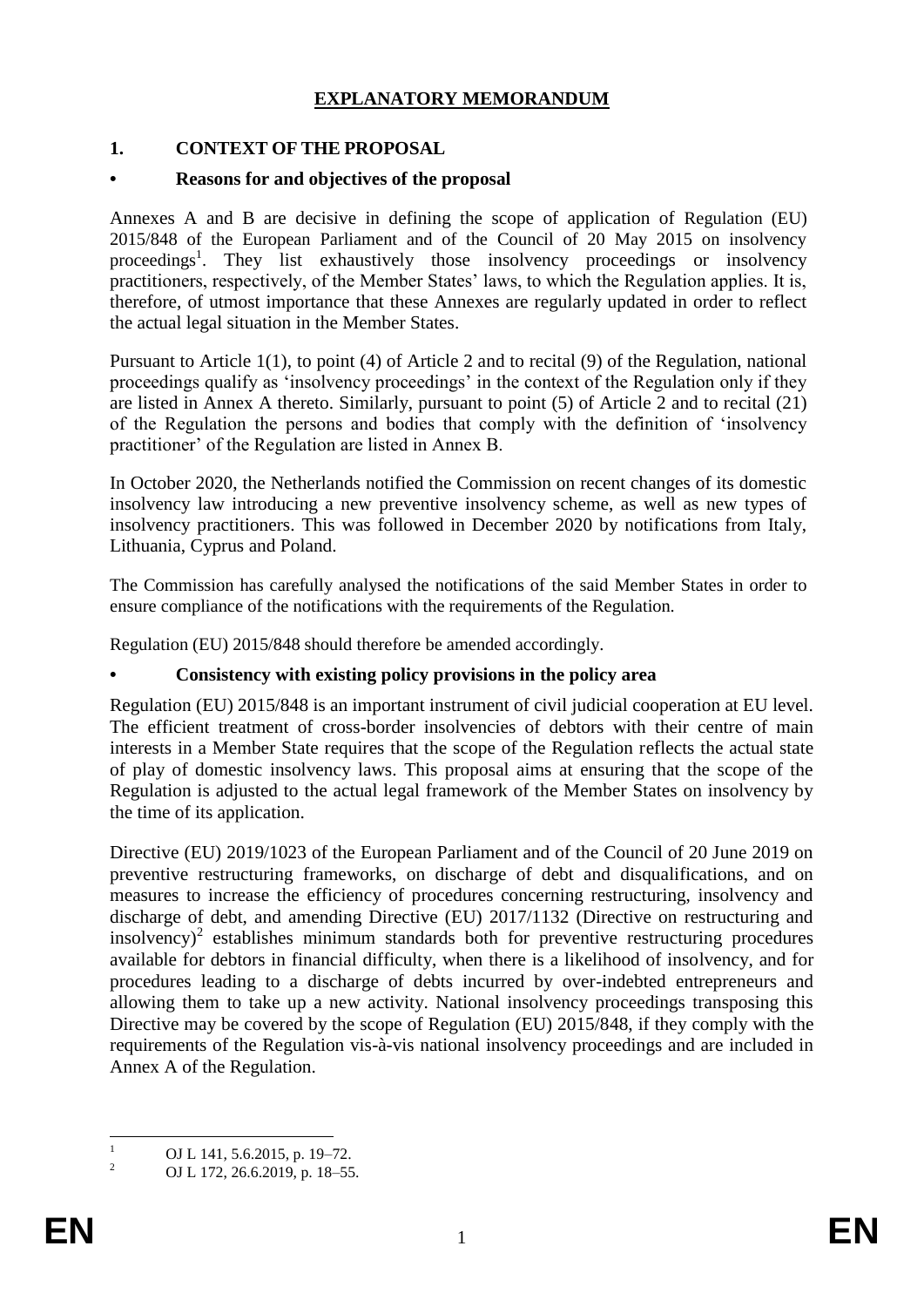## **• Consistency with other Union policies**

The Regulation has an important supportive role to the freedom of establishment, to the freedom to provide services and to the free movement of persons.

# **2. LEGAL BASIS, SUBSIDIARITY AND PROPORTIONALITY**

## **• Legal basis**

The proposal is based on Article 81 (2) (a), (c) and (f) of the Treaty on the Functioning of the European Union.

## **• Subsidiarity (for non-exclusive competence)**

Regulation (EU) 2015/848 falls under the shared competence of the European Union. Regulation (EU) 2015/848 provides for a comprehensive set of rules directly applicable to cross-border insolvency proceedings which are referred to in the Annex A and to types of insolvency practitioners referred to in Annex B.

The current proposal however merely modifies these Annexes in order to accurately reflect the content of national notifications and adapt the Annexes containing the lists of national procedures, or types of insolvency practitioners, respectively, in this field. These changes do not affect any of the obligations and rules set out in the Regulation itself.

As a result, as long as the substantive provisions of the Regulation remain unchanged, changes to Annexes A and B of the Regulation do not affect the substantive set of rules and may only be made by the Union legislature and not by the Member States. Consequently, the amendments to these Annexes are an exclusive competence by nature, and thus are not subject to the subsidiarity test and to the ex-ante review procedure of Protocol No 2 to the Treaties, as the subsidiarity principle is not applicable in the situation at stake.

# **• Proportionality**

The proposal complies with the proportionality principle for the following reasons:

The Commission Proposal replaces the lists in Annexes A and B to Regulation (EU) 2015/848 with new lists taking into account the information notified by the said Member States. Since Annexes A and B are intrinsic part of the Regulation, their modification can only be achieved via the legislative amendment of the Regulation.

The Regulation is directly applicable in the Member States. It is published in the Official Journal of the European Union, therefore its contents are accessible to all interested parties.

## **• Choice of the instrument**

The proposed instrument is a regulation.

Other means would not be adequate for the following reasons:

Under the current legislation, Annexes A and B to the Regulation can only be amended by a regulation to be adopted in the ordinary legislative procedure, under the legal base applied to the original Regulation. Such an amendment shall be proposed by the Commission.

The Netherlands, Italy, Lithuania, Cyprus and Poland notified the Commission of amendments to the lists set out in Annexes A and B. Accordingly, the Commission does not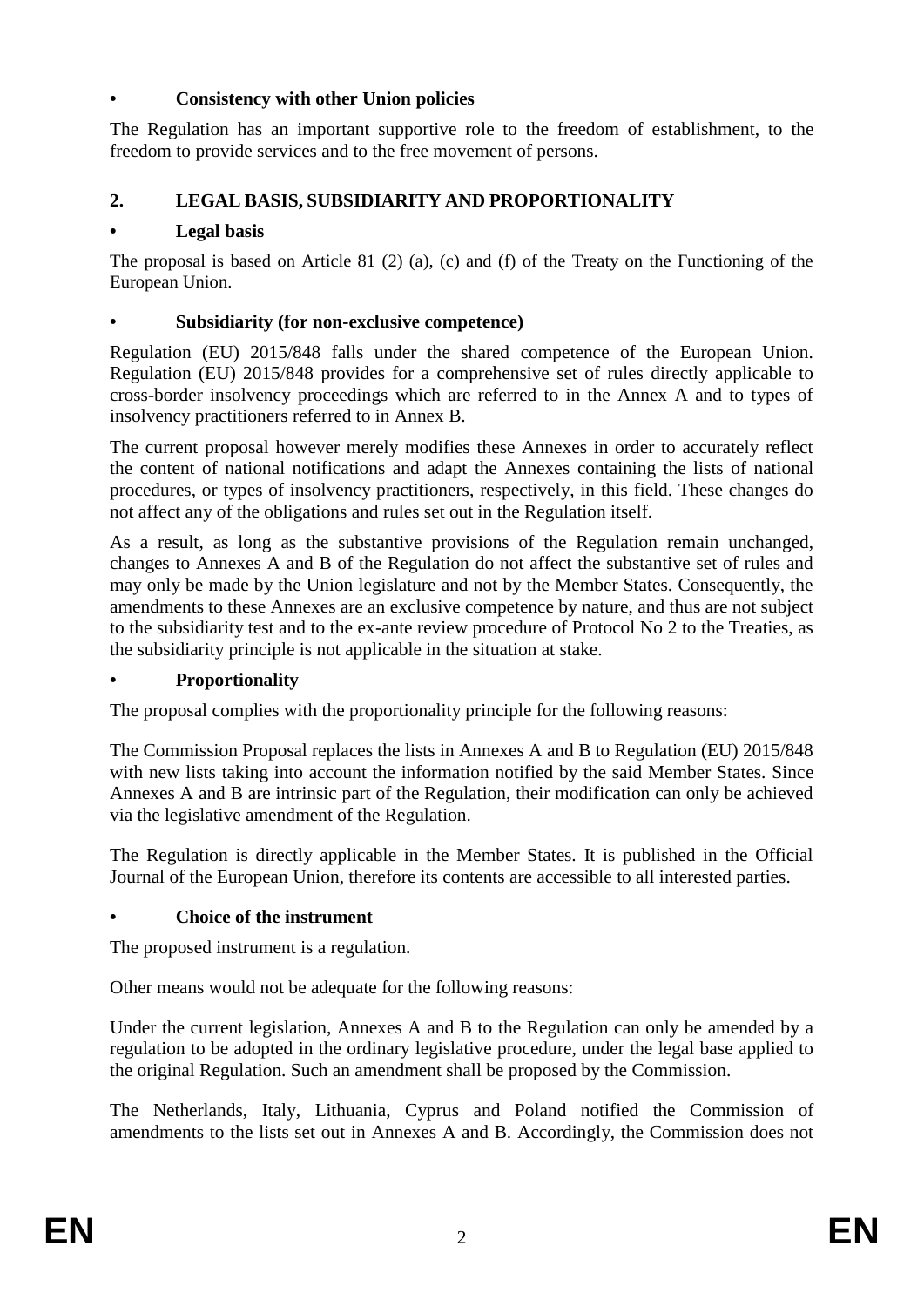have any other option but to propose amendments to these Annexes to the Regulation, insofar as these amendments comply with the requirements set out in the Regulation.

## **3. RESULTS OF EX-POST EVALUATIONS, STAKEHOLDER CONSULTATIONS AND IMPACT ASSESSMENTS**

The envisaged amendments are of a purely technical nature. They contain no substantive change to the Regulation. For such initiatives, in line with the Better Regulation Guidelines of the European Commission, no impact assessment is required.

Furthermore, pursuant to Article 81 of the Treaty on the Functioning of the European Union, after the request of the Netherlands to initiate the necessary legislative procedure, followed by similar requests of Italy, Lithuania, Cyprus and Poland, no choice remained available to the Commission, but to comply with these requests, insofar as they fulfil the requirements set out in the Regulation. The preparatory work for the adoption of this proposal did not require any new expertise.

# **4. BUDGETARY IMPLICATIONS**

The proposal has no budgetary implication.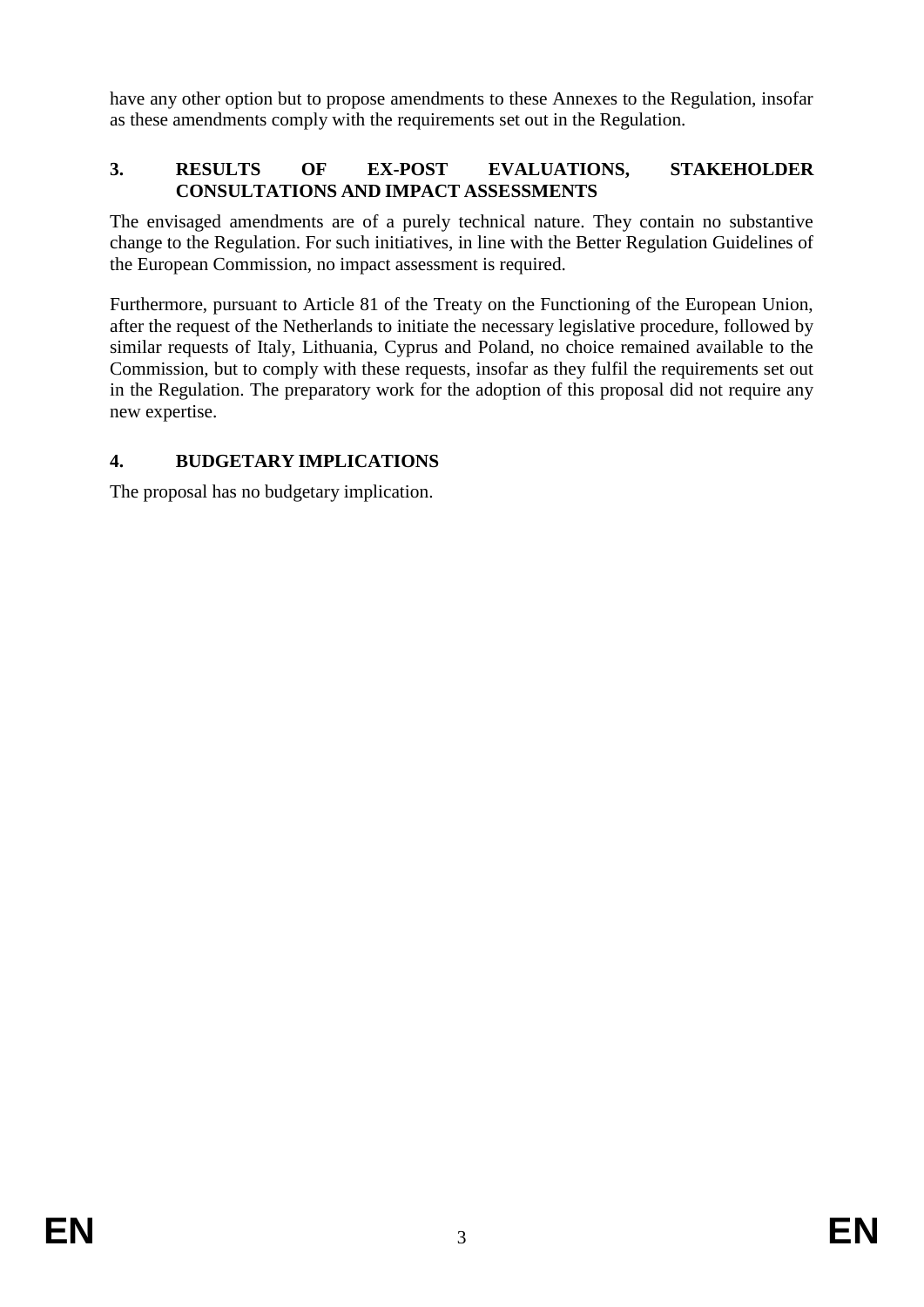## 2021/0118 (COD)

### Proposal for a

## **REGULATION OF THE EUROPEAN PARLIAMENT AND OF THE COUNCIL**

### **replacing Annexes A and B to Regulation (EU) 2015/848 on insolvency proceedings**

### THE EUROPEAN PARLIAMENT AND THE COUNCIL OF THE EUROPEAN UNION,

Having regard to the Treaty on the Functioning of the European Union, and in particular Article 81 thereof,

Having regard to the proposal from the European Commission,

After transmission of the draft legislative act to the national parliaments,

Acting in accordance with the ordinary legislative procedure,

Whereas:

- (1) Annexes A and B to Regulation (EU) 2015/848 of the European Parliament and of the Council<sup>3</sup> list the designations given in national law of the Member States to the insolvency proceedings and to the insolvency practitioners to which that Regulation applies. Annex A lists the insolvency proceedings referred to in point (4) of Article 2 of Regulation (EU) 2015/848 and Annex B lists the insolvency practitioners referred to in point (5) of that Article.
- (2) In October 2020, the Netherlands notified the Commission on recent changes of its domestic insolvency law introducing a new preventive insolvency scheme, as well as on new types of insolvency practitioners. This was followed in December 2020 by notifications from Italy, Lithuania, Cyprus and Poland relating to recent changes to their domestic law that introduce new types of insolvency proceedings or insolvency practitioners. In Italy, the new provisions on insolvency and restructuring will enter into force on 1 September 2021. Those new types of insolvency proceedings and insolvency practitioners comply with the requirements set out in Regulation (EU) 2015/848 and make it necessary to amend Annexes A and B to that Regulation.
- (3) In accordance with Article 3 and Article 4a(1) of Protocol No 21 on the position of the United Kingdom and Ireland in respect of the area of freedom, security and justice, annexed to the Treaty on European Union and to the Treaty on the Functioning of the European Union, [Ireland has given notice of their wish to take part in the adoption and application of this Regulation]/[without prejudice to Article 4 of the Protocol, Ireland will not participate in the adoption of this Regulation and will not be bound by it or be subject to its application].
- (4) In accordance with Articles 1 and 2 of Protocol No 22 on the position of Denmark, annexed to the Treaty on European Union and to the Treaty on the Functioning of the European Union, Denmark is not taking part in the adoption of this Regulation and is not bound by it or subject to its application.

 $\overline{a}$ <sup>3</sup> Regulation (EU) 2015/848 of the European Parliament and of the Council of 20 May 2015 on insolvency proceedings (OJ L 141 5.6.2015, p. 19).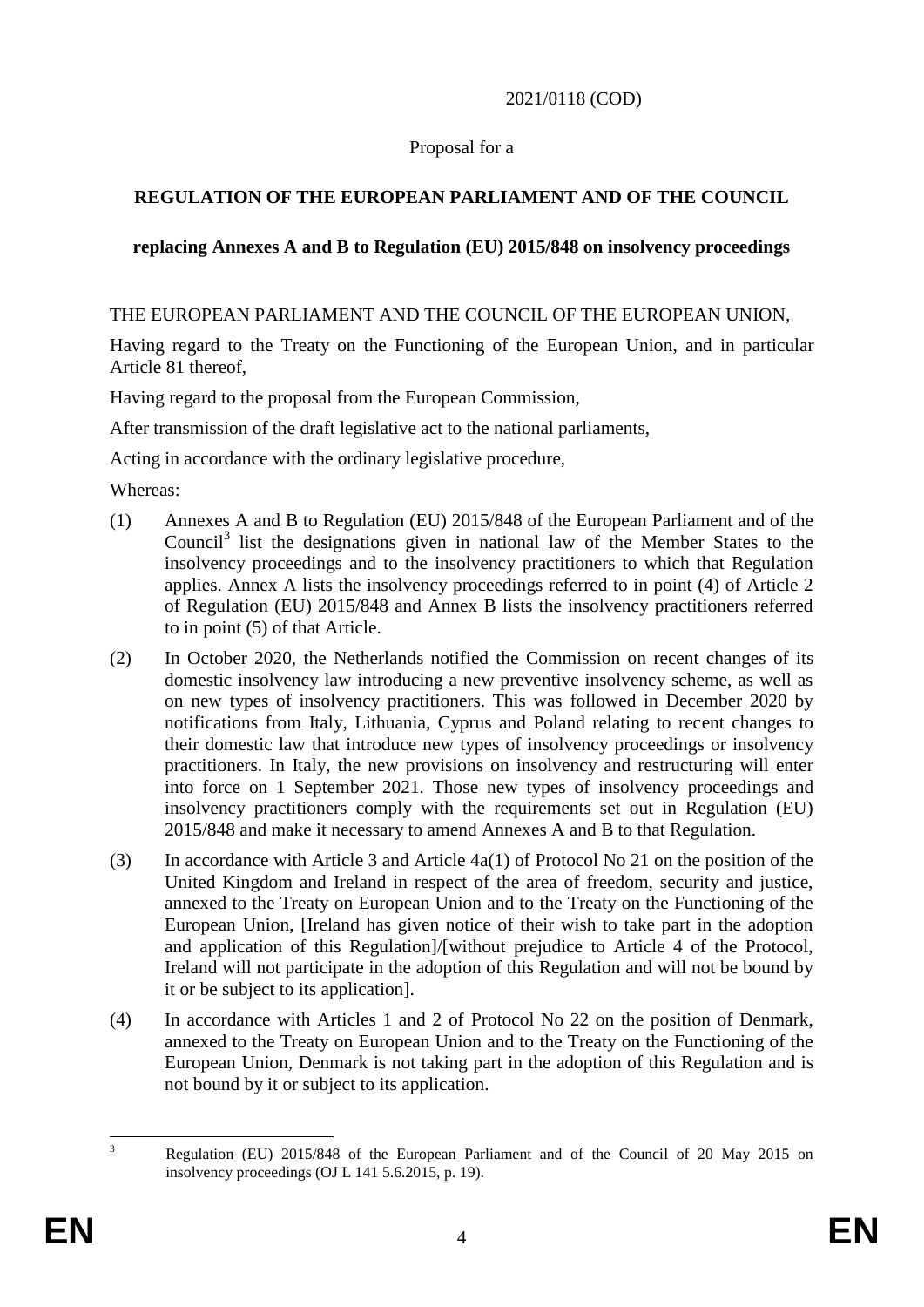(5) Annexes A and B to Regulation (EU) 2015/848 should therefore be amended accordingly,

HAVE ADOPTED THIS REGULATION:

### *Article 1*

Annexes A and B to Regulation (EU) 2015/848 are replaced by the text set out in the Annex to this Regulation.

### *Article 2*

This Regulation shall enter into force on the twentieth day following that of its publication in the *Official Journal of the European Union*.

This Regulation shall be binding in its entirety and directly applicable in the Member States in accordance with the Treaties.

Done at Brussels,

*For the European Parliament For the Council The President The President*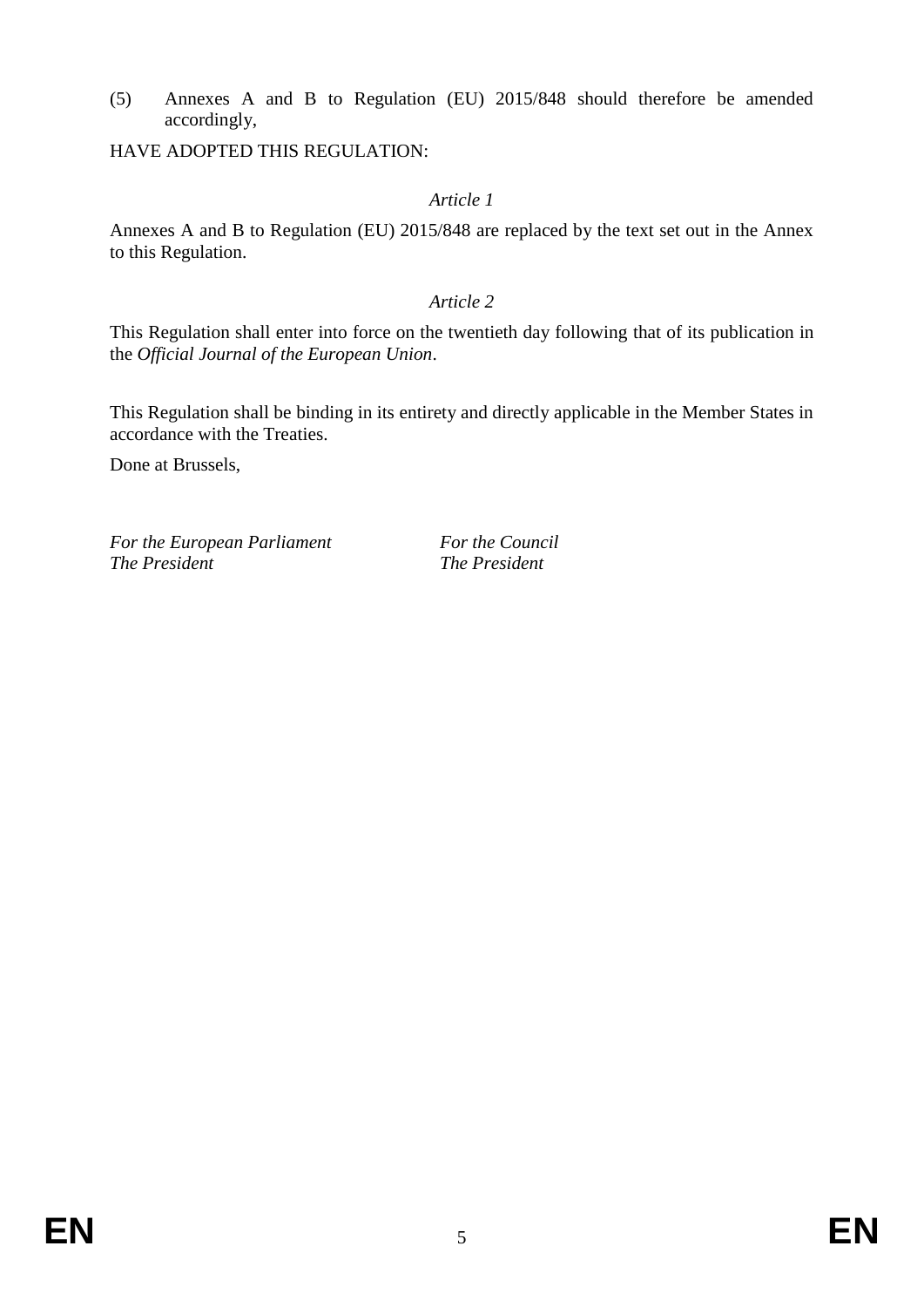

EUROPEAN **COMMISSION** 

> Brussels, 11.5.2021 COM(2021) 231 final

ANNEX

# **ANNEX**

**to the**

**REGULATION OF THE EUROPEAN PARLIAMENT AND OF THE COUNCIL**

**replacing Annexes A and B to Regulation (EU) 2015/848 on insolvency proceedings**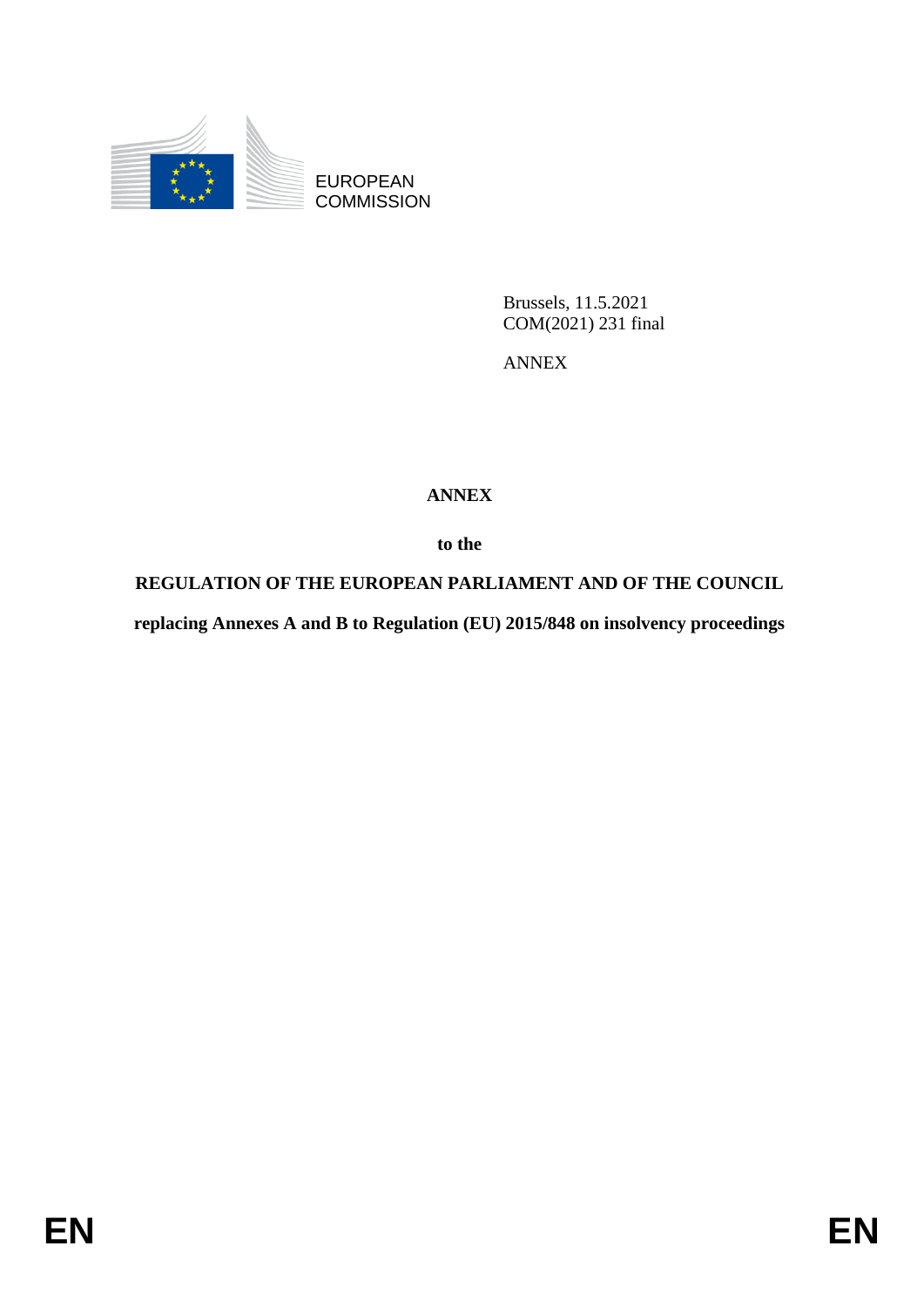# **ANNEX**

### *'ANNEX A*

## **Insolvency proceedings referred to in point (4) of Article 2**

## *BELGIQUE/BELGIË*

— Het faillissement/La faillite,

— De gerechtelijke reorganisatie door een collectief akkoord/La réorganisation judiciaire par accord collectif,

— De gerechtelijke reorganisatie door een minnelijk akkoord/La réorganisation judiciaire par accord amiable,

— De gerechtelijke reorganisatie door overdracht onder gerechtelijk gezag/La réorganisation judiciaire par transfert sous autorité de justice,

— De collectieve schuldenregeling/Le règlement collectif de dettes,

— De vrijwillige vereffening/La liquidation volontaire,

— De gerechtelijke vereffening/La liquidation judiciaire,

— De voorlopige ontneming van het beheer, als bedoeld in artikel XX.32 van het Wetboek van economisch recht/Le dessaisissement provisoire de la gestion, visé à l'article XX.32 du Code de droit économique,

# *БЪЛГАРИЯ*

— Производство по несъстоятелност,

— Производство по стабилизация на търговеца,

# *ČESKÁ REPUBLIKA*

- Konkurs,
- Reorganizace,
- Oddlužení,

# *DEUTSCHLAND*

- Das Konkursverfahren,
- Das gerichtliche Vergleichsverfahren,
- Das Gesamtvollstreckungsverfahren,
- Das Insolvenzverfahren,

# *EESTI*

- Pankrotimenetlus,
- Võlgade ümberkujundamise menetlus,

*ÉIRE/IRELAND*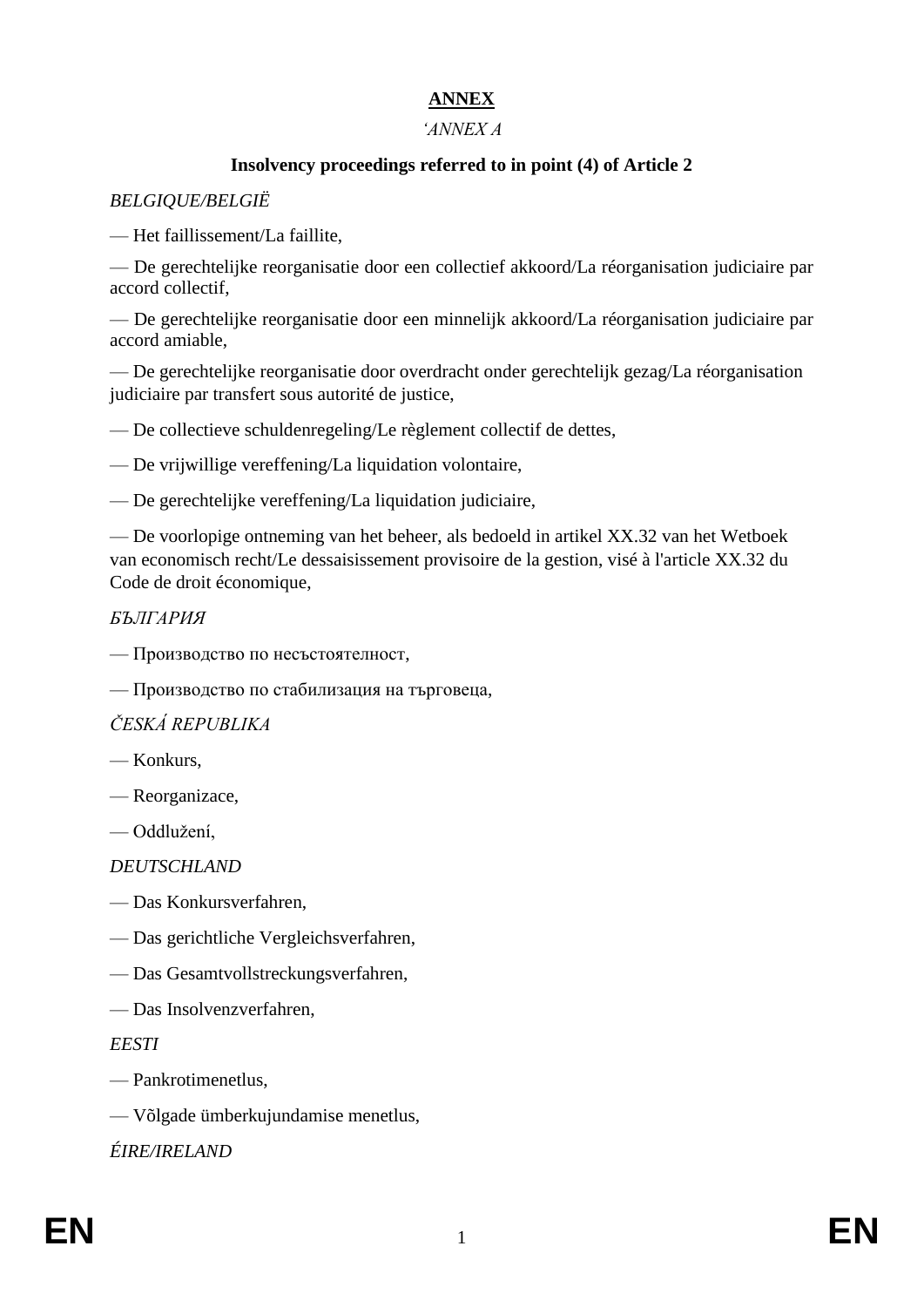- Compulsory winding-up by the court,
- Bankruptcy,
- The administration in bankruptcy of the estate of persons dying insolvent,
- Winding-up in bankruptcy of partnerships,
- Creditors' voluntary winding-up (with confirmation of a court),

— Arrangements under the control of the court which involve the vesting of all or part of the property of the debtor in the Official Assignee for realisation and distribution,

- Examinership,
- Debt Relief Notice,
- Debt Settlement Arrangement,
- Personal Insolvency Arrangement,

### *ΕΛΛΑΔΑ*

- Η πτώχευση,
- Η ειδική εκκαθάριση εν λειτουργία,
- Σχέδιο αναδιοργάνωσης,
- Απλοποιημένη διαδικασία επί πτωχεύσεων μικρού αντικειμένου,
- Διαδικασία εξυγίανσης,

### *ESPAÑA*

- Concurso,
- Procedimiento de homologación de acuerdos de refinanciación,
- Procedimiento de acuerdos extrajudiciales de pago,

— Procedimiento de negociación pública para la consecución de acuerdos de refinanciación colectivos, acuerdos de refinanciación homologados y propuestas anticipadas de convenio,

## *FRANCE*

- Sauvegarde,
- Sauvegarde accélérée,
- Sauvegarde financière accélérée,
- Redressement judiciaire,
- Liquidation judiciaire,

### *HRVATSKA*

— Stečajni postupak,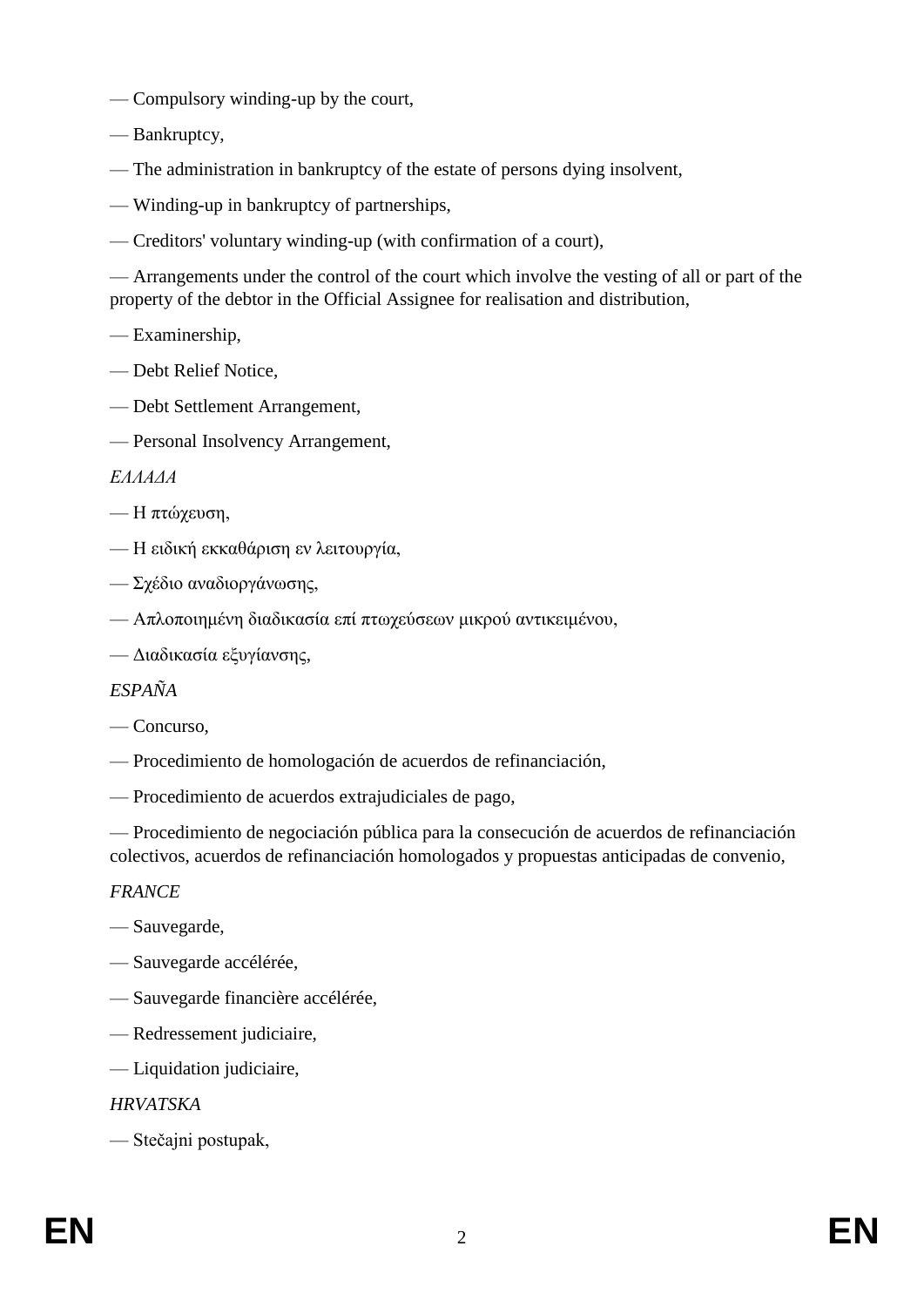- Predstečajni postupak,
- Postupak stečaja potrošača,

— Postupak izvanredne uprave u trgovačkim društvima od sistemskog značaja za Republiku Hrvatsku,

## *ITALIA*

- Liquidazione giudiziale,
- Concordato preventivo,
- Liquidazione coatta amministrativa,
- Amministrazione straordinaria,
- Accordi di ristrutturazione,
- Ristrutturazione dei debiti del consumatore,
- Concordato minore,
- Liquidazione controllata del sovraindebitato,

## *ΚΥΠΡΟΣ*

- Υποχρεωτική εκκαθάριση από το Δικαστήριο,
- Εκούσια εκκαθάριση από μέλη,
- Εκούσια εκκαθάριση από πιστωτές
- Εκκαθάριση με την εποπτεία του Δικαστηρίου,
- Διάταγμα παραλαβής και πτώχευσης κατόπιν Δικαστικού Διατάγματος,
- Διαχείριση της περιουσίας προσώπων που απεβίωσαν αφερέγγυα,
- Διορισμός Εξεταστή,
- Προσωπικά Σχέδια Αποπληρωμής,

## *LATVIJA*

- Tiesiskās aizsardzības process,
- Juridiskās personas maksātnespējas process,
- Fiziskās personas maksātnespējas process,

# *LIETUVA*

- Juridinio asmens restruktūrizavimo byla,
- Juridinio asmens bankroto byla,
- Juridinio asmens bankroto procesas ne teismo tvarka,
- Fizinio asmens bankroto procesas,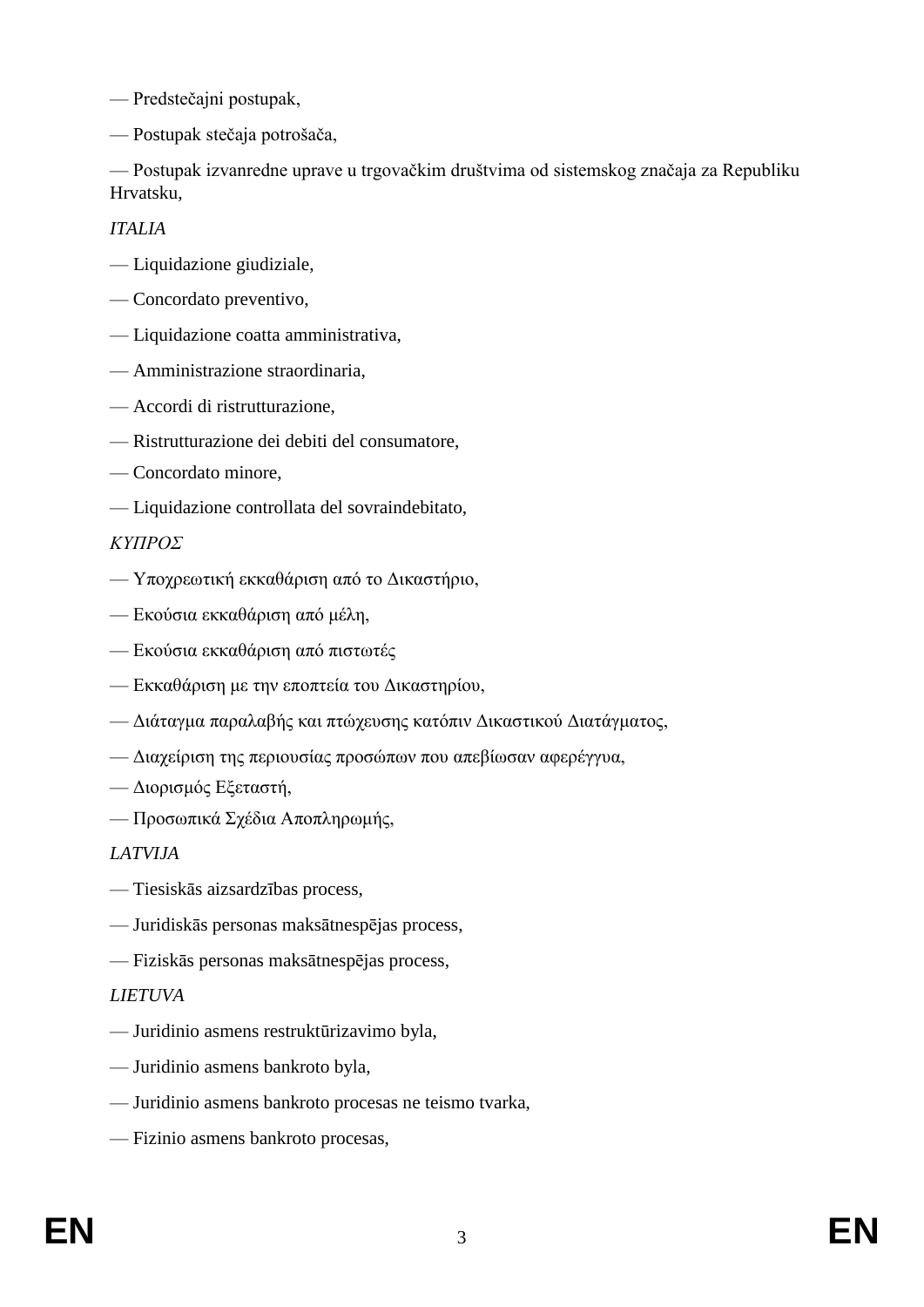## *LUXEMBOURG*

- Faillite,
- Gestion contrôlée,
- Concordat préventif de faillite (par abandon d'actif),
- Régime spécial de liquidation du notariat,
- Procédure de règlement collectif des dettes dans le cadre du surendettement,

### *MAGYARORSZÁG*

- Csődeljárás,
- Felszámolási eljárás,

### *MALTA*

- Xoljiment,
- Amministrazzjoni,
- Stralċ volontarju mill-membri jew mill-kredituri,
- Stralċ mill-Qorti,
- Falliment f'każ ta' kummerċjant,
- Proċedura biex kumpanija tirkupra,

## *NEDERLAND*

- Het faillissement,
- De surséance van betaling,
- De schuldsaneringsregeling natuurlijke personen,
- De openbare akkoordprocedure buiten faillissement,

## *ÖSTERREICH*

- Das Konkursverfahren (Insolvenzverfahren),
- Das Sanierungsverfahren ohne Eigenverwaltung (Insolvenzverfahren),
- Das Sanierungsverfahren mit Eigenverwaltung (Insolvenzverfahren),
- Das Schuldenregulierungsverfahren,
- Das Abschöpfungsverfahren,
- Das Ausgleichsverfahren,

### *POLSKA*

- Upadłość,
- Postępowanie o zatwierdzenie układu,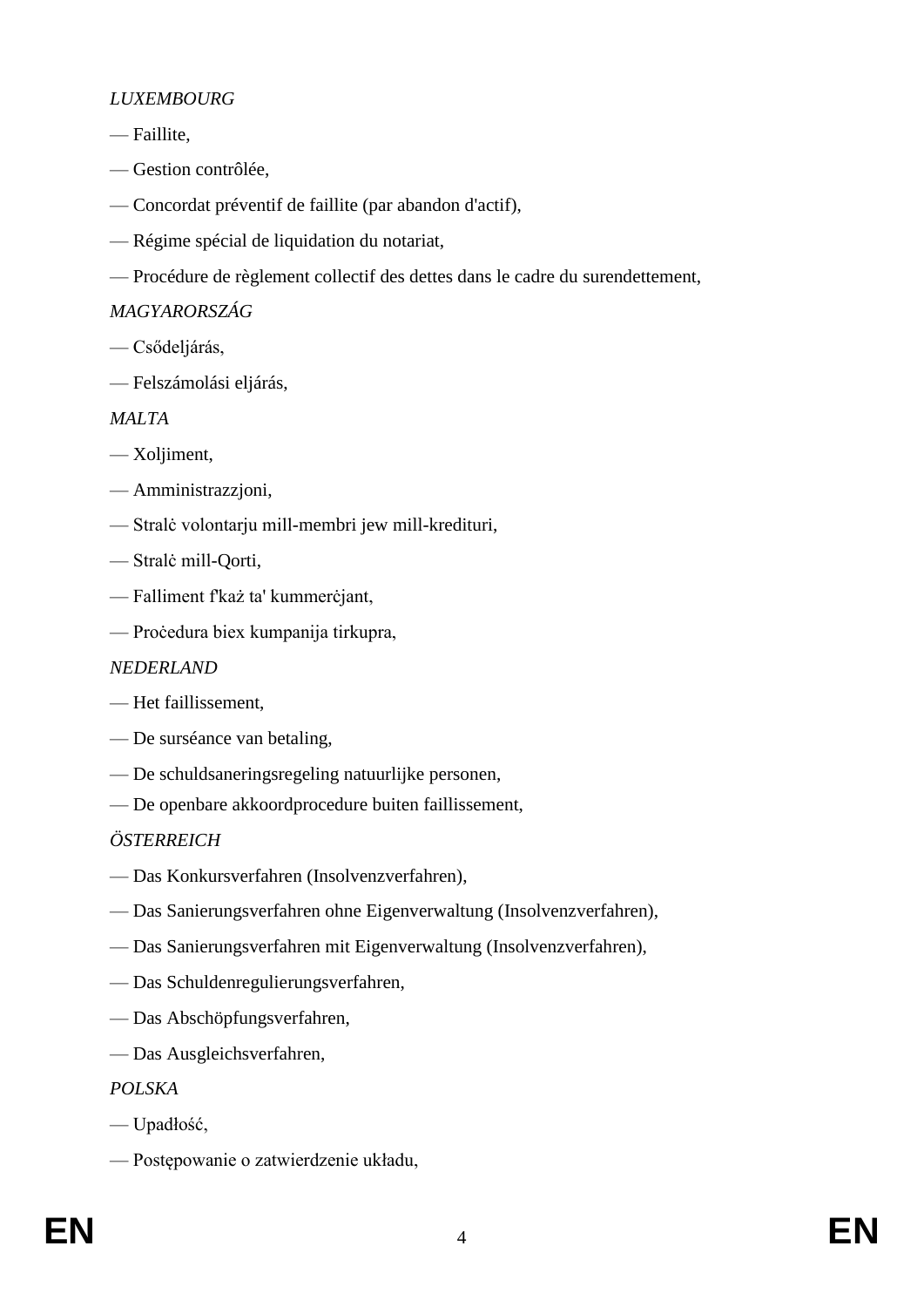- Postępowanie o zatwierdzenie układu na zgromadzeniu wierzycieli przez osobę fizyczną nieprowadzącą działalności gospodarczej,
- Przyspieszone postępowanie układowe,
- Postępowanie układowe,
- Postępowanie sanacyjne,

### *PORTUGAL*

- Processo de insolvência,
- Processo especial de revitalização,
- Processo especial para acordo de pagamento,

### *ROMÂNIA*

- Procedura insolvenței,
- Reorganizarea judiciară,
- Procedura falimentului,

— Concordatul preventiv,

#### *SLOVENIJA*

- Postopek preventivnega prestrukturiranja,
- Postopek prisilne poravnave,
- Postopek poenostavljene prisilne poravnave,

— Stečajni postopek: stečajni postopek nad pravno osebo, postopek osebnega stečaja in postopek stečaja zapuščine,

#### *SLOVENSKO*

- Konkurzné konanie,
- Reštrukturalizačné konanie,
- Oddlženie,

#### *SUOMI/FINLAND*

- Konkurssi/konkurs,
- Yrityssaneeraus/företagssanering,
- Yksityishenkilön velkajärjestely/skuldsanering för privatpersoner,

*SVERIGE*

- Konkurs,
- Företagsrekonstruktion,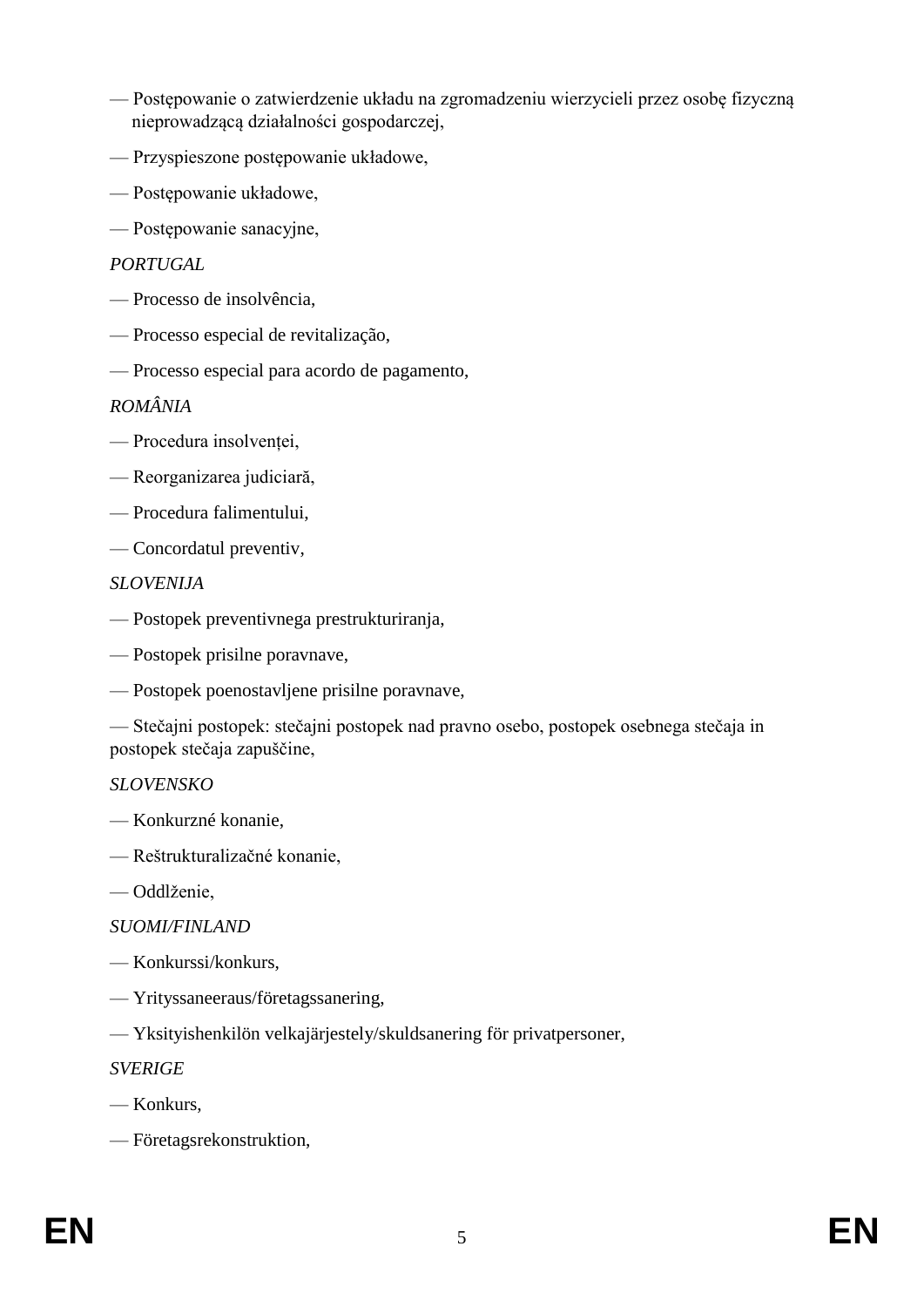— Skuldsanering,

## *ANNEX B*

## **Insolvency practitioners referred to in point (5) of Article 2**

### *BELGIQUE/BELGIË*

- De curator/Le curateur,
- De gerechtsmandataris/Le mandataire de justice,
- De schuldbemiddelaar/Le médiateur de dettes,
- De vereffenaar/Le liquidateur,
- De voorlopige bewindvoerder/L'administrateur provisoire,

## *БЪЛГАРИЯ*

- Назначен предварително временен синдик,
- Временен синдик,
- (Постоянен) синдик,
- Служебен синдик,
- Доверено лице,

## *ČESKÁ REPUBLIKA*

- Insolvenční správce,
- Předběžný insolvenční správce,
- Oddělený insolvenční správce,
- Zvláštní insolvenční správce,
- Zástupce insolvenčního správce,

## *DEUTSCHLAND*

- Konkursverwalter,
- Vergleichsverwalter,
- Sachwalter (nach der Vergleichsordnung),
- Verwalter,
- Insolvenzverwalter,
- Sachwalter (nach der Insolvenzordnung),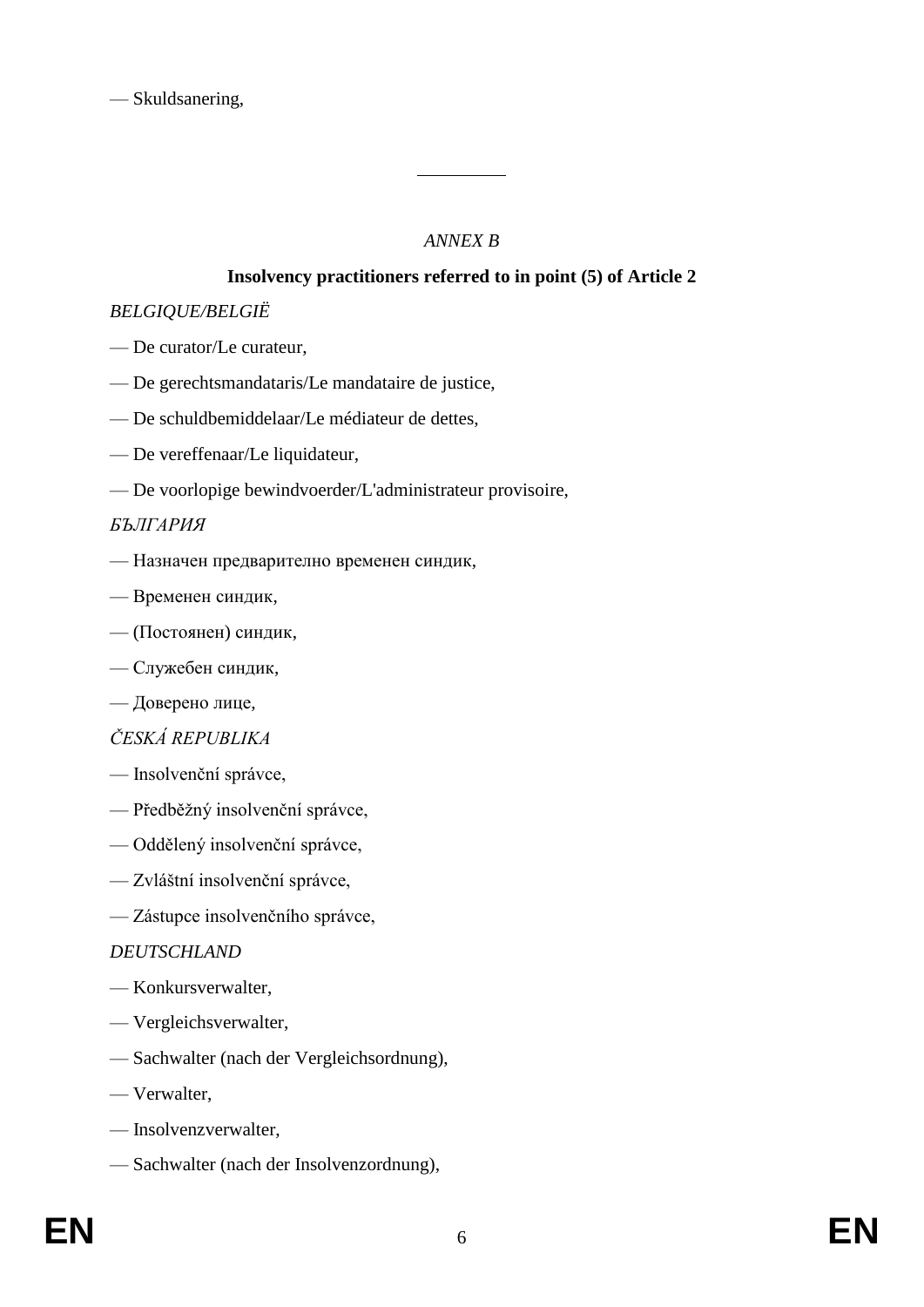- Treuhänder,
- Vorläufiger Insolvenzverwalter,
- Vorläufiger Sachwalter,

### *EESTI*

- Pankrotihaldur,
- Ajutine pankrotihaldur,
- Usaldusisik,

## *ÉIRE/IRELAND*

- Liquidator,
- Official Assignee,
- Trustee in bankruptcy,
- Provisional Liquidator,
- Examiner,
- Personal Insolvency Practitioner,
- Insolvency Service,

*ΕΛΛΑΔΑ*

- Ο σύνδικος,
- Ο εισηγητής,
- Η επιτροπή των πιστωτών,
- Ο ειδικός εκκαθαριστής,

*ESPAÑA*

- Administrador concursal,
- Mediador concursal,

## *FRANCE*

- Mandataire judiciaire,
- Liquidateur,
- Administrateur judiciaire,
- Commissaire à l'exécution du plan,

*HRVATSKA*

- Stečajni upravitelj,
- Privremeni stečajni upravitelj,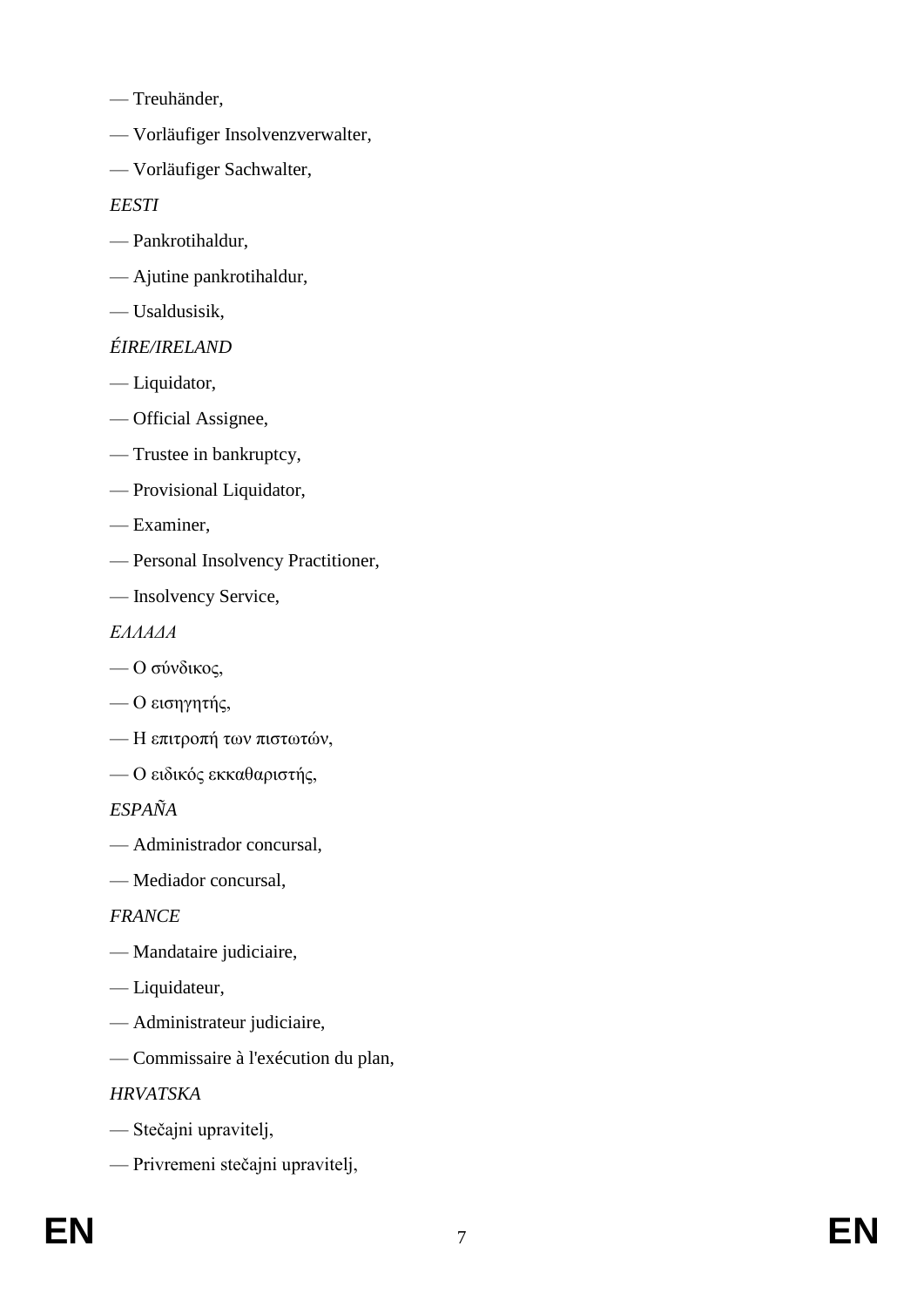- Stečajni povjerenik,
- Povjerenik,
- Izvanredni povjerenik,

## *ITALIA*

- Curatore,
- Commissario giudiziale,
- Commissario straordinario,
- Commissario liquidatore,
- Liquidatore giudiziale,
- Professionista nominato dal Tribunale,

— Organismo di composizione della crisi nella procedura di composizione della crisi da sovraindebitamento del consumatore,

# — Liquidatore,

# *ΚΥΠΡΟΣ*

- Εκκαθαριστής και Προσωρινός Εκκαθαριστής,
- Επίσημος Παραλήπτης,
- Διαχειριστής της Πτώχευσης,
- Εξεταστής,
- Σύμβουλος Αφερεγγυότητας,

# *LATVIJA*

- Maksātnespējas procesa administrators,
- Tiesiskās aizsardzības procesa uzraugošā persona,

# *LIETUVA*

— Nemokumo administratorius,

# *LUXEMBOURG*

- Le curateur,
- Le commissaire,
- Le liquidateur,
- Le conseil de gérance de la section d'assainissement du notariat,
- Le liquidateur dans le cadre du surendettement,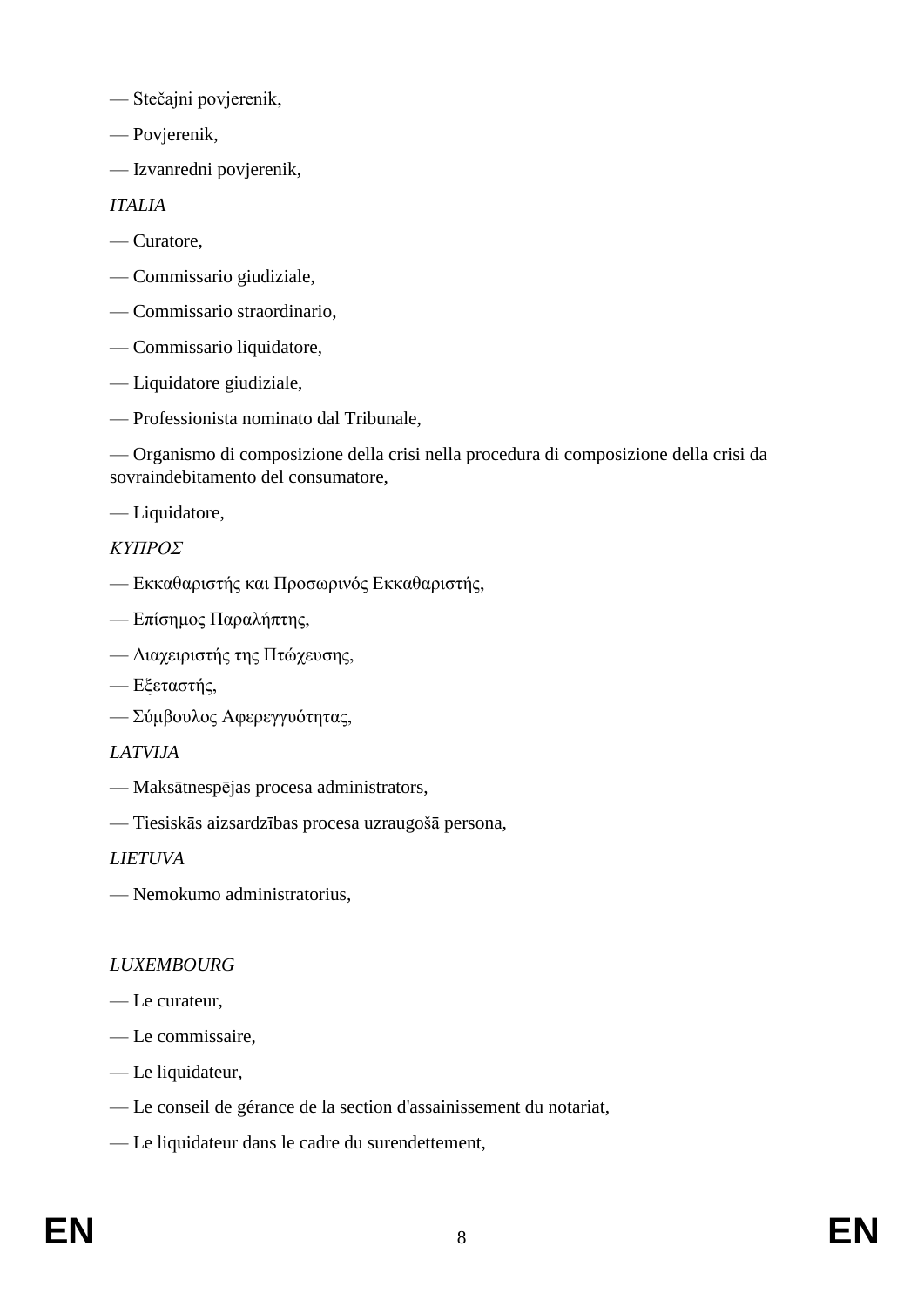### *MAGYARORSZÁG*

- Vagyonfelügyelő,
- Felszámoló,

### *MALTA*

- Amministratur Proviżorju,
- Riċevitur Uffiċjali,
- Stralċjarju,
- Manager Speċjali,
- Kuraturi f'każ ta' proċeduri ta' falliment,
- Kontrolur Speċjali,

### *NEDERLAND*

- De curator in het faillissement,
- De bewindvoerder in de surséance van betaling,
- De bewindvoerder in de schuldsaneringsregeling natuurlijke personen,
- De herstructureringsdeskundige in de openbare akkoordprocedure buiten faillissement,
- De observator in de openbare akkoordprocedure buiten faillissement,

### *ÖSTERREICH*

- Masseverwalter,
- Sanierungsverwalter,
- Ausgleichsverwalter,
- Besonderer Verwalter,
- Einstweiliger Verwalter,
- Sachwalter,
- Treuhänder,
- Insolvenzgericht,
- Konkursgericht,

## *POLSKA*

- Syndyk,
- Nadzorca sądowy,
- Zarządca,
- Nadzorca układu,